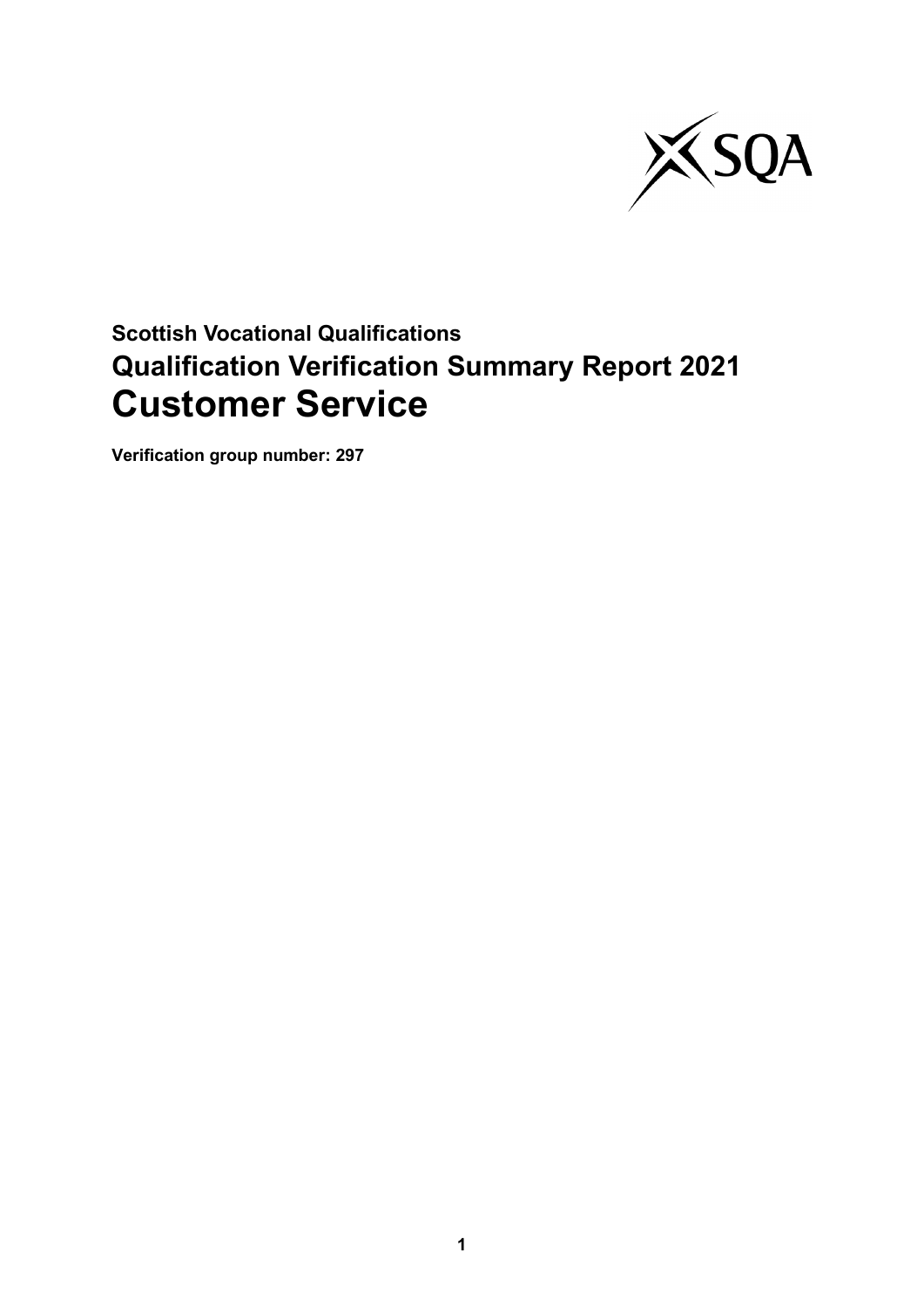# **Introduction**

There were 16 visits to centres for the academic year 2020–21 and verification of all the different levels of Customer Service Award:

GL0F 22 SVQ 2 Customer Service (SCQF level 5) GL0D 23 SVQ 3 Customer Service (SCQF level 6) GG2A 45 Customer Service: Principles and Practices Award (Customised unit) F38W10 Skills for Customer Care (Customised unit)

Of the 16 centres visited in 2020–21, 14 are very experienced, established and competent, and have well qualified and knowledgeable staff who deliver a sound, well documented and organised qualification. Their candidates enjoy the training and are usually successful. Centre policies continue to be well set up and extensive and are continually monitored and modified. The other two are new centres which had their first qualification visit since approval and are well organised with either paper-based or online assessment material for the candidates.

There have been major issues with COVID-19 forcing all 16 centres to support and give guidance to candidates as many were furloughed for a period of time. Assessors were not able to meet candidates face to face but used packages like Microsoft Teams or Zoom to keep in touch and ensure all were given support and guidance.

Despite the challenges facing these centres during lockdown in 2020 and most of 2021, access is slowly being allowed for centre assessors to meet candidates to support them with their qualification. All centres are generally coping well.

With COVID-19 in mind, many centres have been looking at new technology to deliver their qualifications online and safely, including assessment, allowing assessors and candidates more flexibility without compromising standards.

# **Category 2: Resources**

#### **Criterion 2.1: Assessors and internal verifiers must be competent to assess and internally verify, in line with the requirements of the qualification.**

Assessors and internal verifiers in all of the centres that were sampled were occupationally qualified and either held, or were working towards, appropriate assessor and internal verifier awards. Staff were experienced in the delivery of work-based qualifications and had a full understanding of the requirements of the awards. Comprehensive continuous professional development (CPD) records were being maintained for all members of the assessment and verification team.

In a lot of centres CPD records showed not only the course and training attended but also the impact of the learning by staff on the assessment process.

Examples include:

- ♦ What did you do that contributes to your CPD?
- ♦ What did you learn from this activity?
- ♦ How have/will you use this?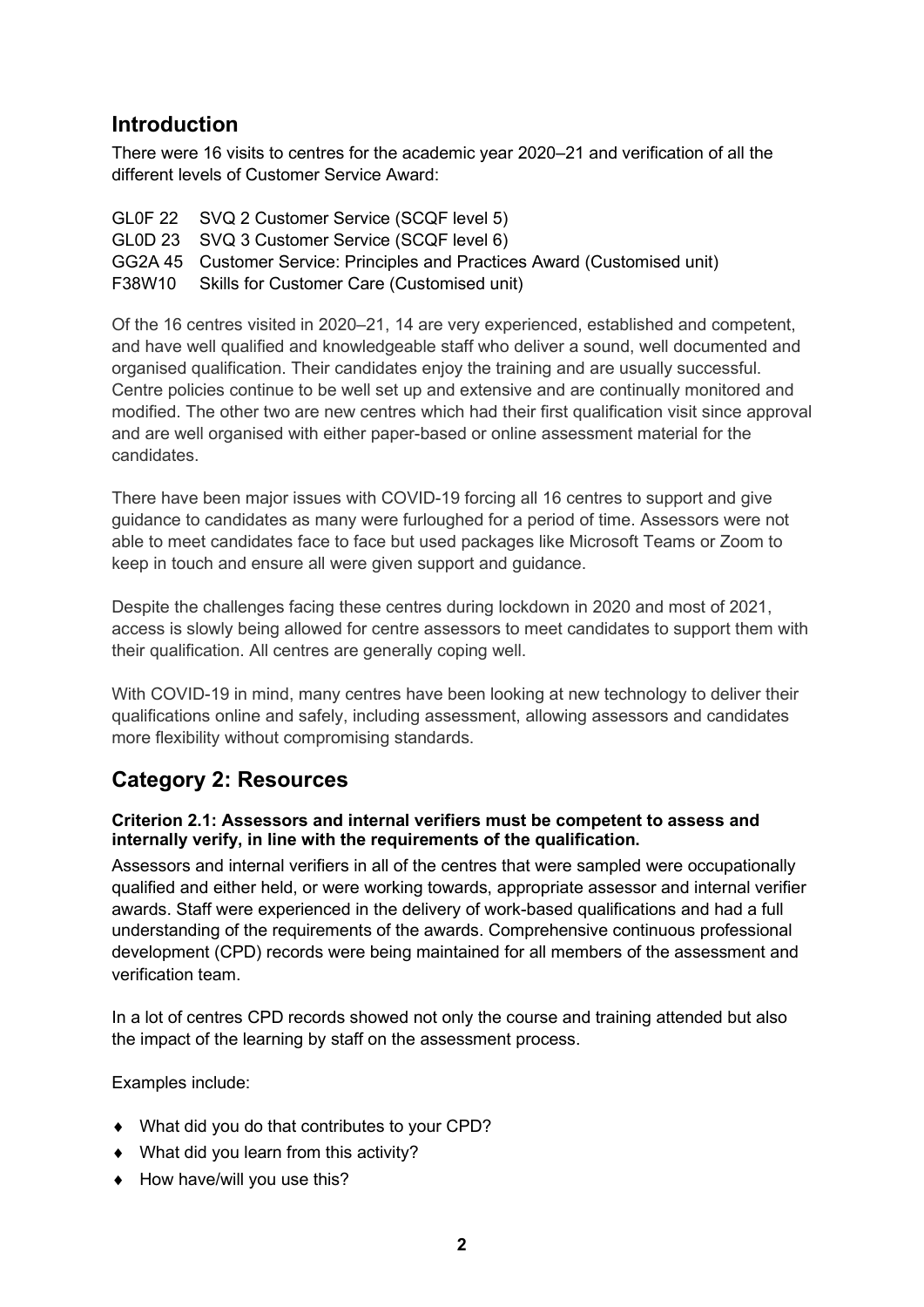#### **Criterion 2.4: There must be evidence of initial and ongoing reviews of assessment environments; equipment; and reference, learning and assessment materials.**

There were many video conference calls from centres to ensure centre assessors were keeping up to date during the COVID-19 pandemic lockdown. When the workplace is being used, these are checked to ensure their appropriateness to support different the awards in relation to equipment, accommodation, and learning and reference materials.

Centres are still using a workplace checklist, ie Site Selection Checklist, to ensure that all candidate workplaces in centres have the appropriate equipment to meet the requirements of the Customer Service qualifications. This process also checks that candidates have had proper access to appropriate reference and learning material and ensures that the health and safety aspects of the policy are regularly reviewed to ensure best practice.

# **Category 3: Candidate support**

#### **Criterion 3.2: Candidates' development needs and prior achievements (where appropriate) must be matched against the requirements of the award.**

All qualification verifier reports indicated that all candidates at all 16 centres had undergone a fully comprehensive initial assessment which was conducted during the induction process for the award. Previous certificates, profiles of Core Skills along with candidate job roles were all reviewed and signed with the requirements of the awards and appropriate units and level of the awards correctly selected for the candidate. A lot of time is taken at this crucial stage to ensure that the correct level of awards is identified and that the units that are chosen are appropriate to the candidate's work role.

#### **Criterion 3.3: Candidates must have scheduled contact with their assessor to review their progress and to revise their assessment plans accordingly.**

In all centre visits, there was clear evidence of assessment planning to support all candidates during the COVID-19 pandemic. Sometimes it was very challenging to ensure candidates had that support and guidance. However, most assessments were well planned and carried out with good feedback given. In all centres that had virtual visits there was good documentation to support the assessment planning process.

One thing that must be mentioned is that all candidates were given a lot of on-going assessor support. Feedback from candidates who were interviewed mentioned the excellent support especially during the COVID-19 pandemic lockdown.

# **Category 4: Internal assessment and verification**

#### **Criterion 4.2: Internal assessment and verification procedures must be implemented to ensure standardisation of assessment.**

Assessment and internal verification procedures were fully documented in all centres. The candidates' portfolios, internal verification reports, and sampling plans confirmed implementation. Standardisation meetings have been taking place during the COVID-19 pandemic using packages such as Microsoft Teams or Zoom. Minutes were available of the discussions.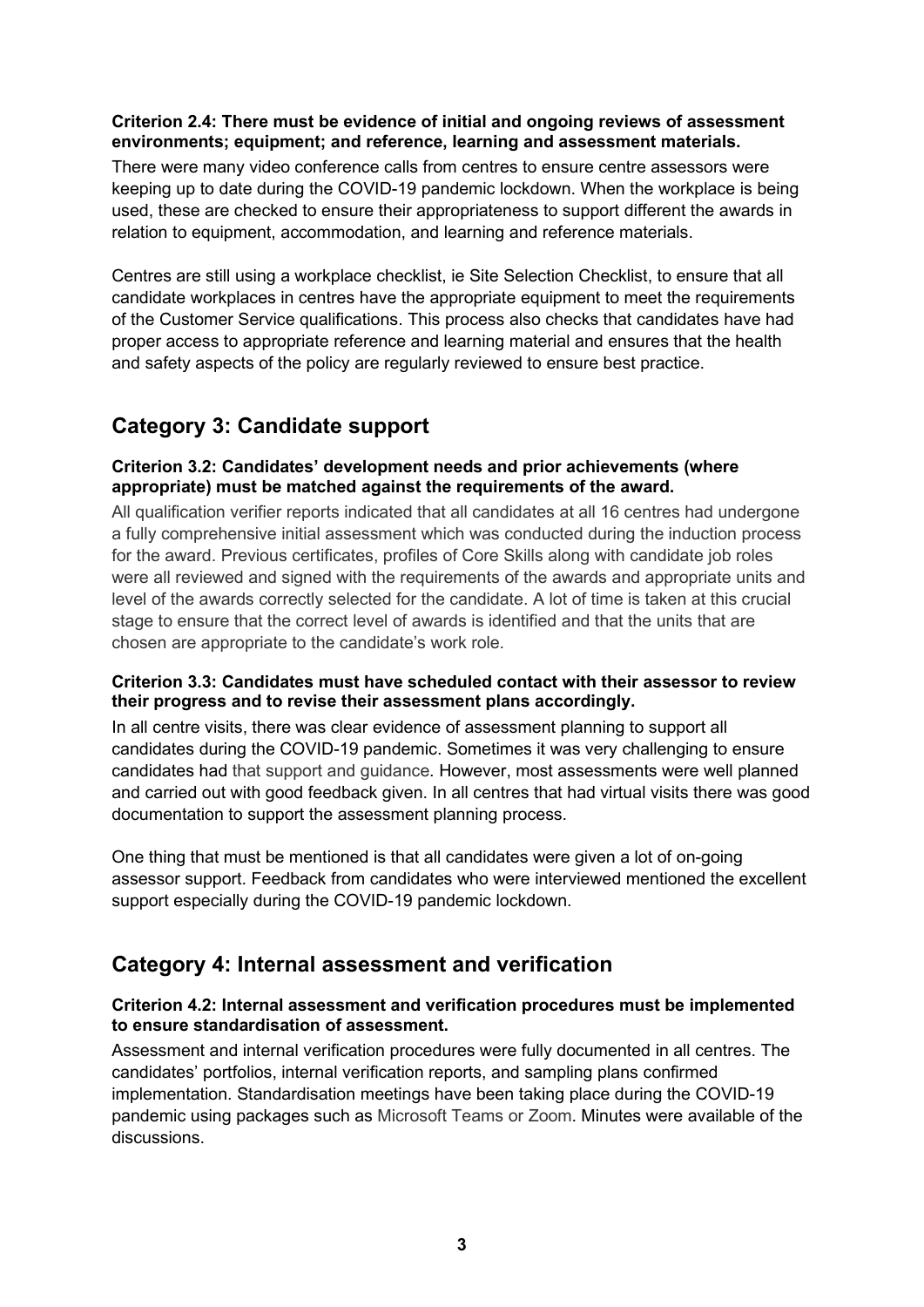In almost all the centres there was evidence of a good system of internal verification in place, providing good feedback to both the assessors and candidates.

In all centres there were opportunities to attend both formal and informal meetings to support standardisation between assessors. The formal meetings were minuted.

#### **Criterion 4.3: Assessment instruments and methods and their selection and use must be valid, reliable, practicable, equitable and fair.**

Almost all candidate portfolios were well presented and well assessed. All candidates had access to the assessment process. There was a good variety of evidence with good accounts of both performance evidence and supporting evidence. For work product evidence, some centres were using screenshots to confirm the Customer Service assessments were applied to all candidates.

#### **Criterion 4.4: Assessment evidence must be the candidate's own work, generated under SQA's required conditions.**

In all centres, assessors knew their candidates well which resulted in good candidate support. This in turn helped to ensure the authenticity of evidence submitted by each candidate. Authenticity was also supported through the use of witness testimonies, which featured more during the COVID-19 pandemic period.

A lot of centres are using e-portfolios during the COVID-19 pandemic. These are password protected which helps to ensure authenticity.

In the virtual visits to all 16 centres, there was evidence that all candidates had received an induction programme when they started their qualification. This included information about the implications of plagiarism, and they were required to sign a statement confirming that they were aware of the centre policy and would comply with it during the duration of their award. They were also required to sign a declaration to confirm that all work produced for their portfolio was their own. Again, there was no evidence of malpractice in any of the centres visited during the 2020–21 session.

#### **Criterion 4.6: Evidence of candidates' work must be accurately and consistently judged by assessors against SQA's requirements.**

In all the centres visited, there were regular, minuted meetings to support standardisation between assessors. These often took place online. There were also many informal opportunities for standardisation discussions to take place.

In almost all centres visited, the assessment decisions were consistently and accurately judged against the standards and done so in a fair manner. Evidence was being assessed against the current and valid standards.

#### **Criterion 4.7: Candidate evidence must be retained in line with SQA requirements.**

All centres were well aware of the retention rules relating to SVQs. These were extended during the COVID-19 pandemic — unless notified of an impending verification visit.

#### **Criterion 4.9: Feedback from qualification verifiers must be disseminated to staff and used to inform assessment practice.**

All 16 centres used different methods and procedures to disseminate the findings of qualification verifier reports to all relevant staff. All centres share the feedback electronically